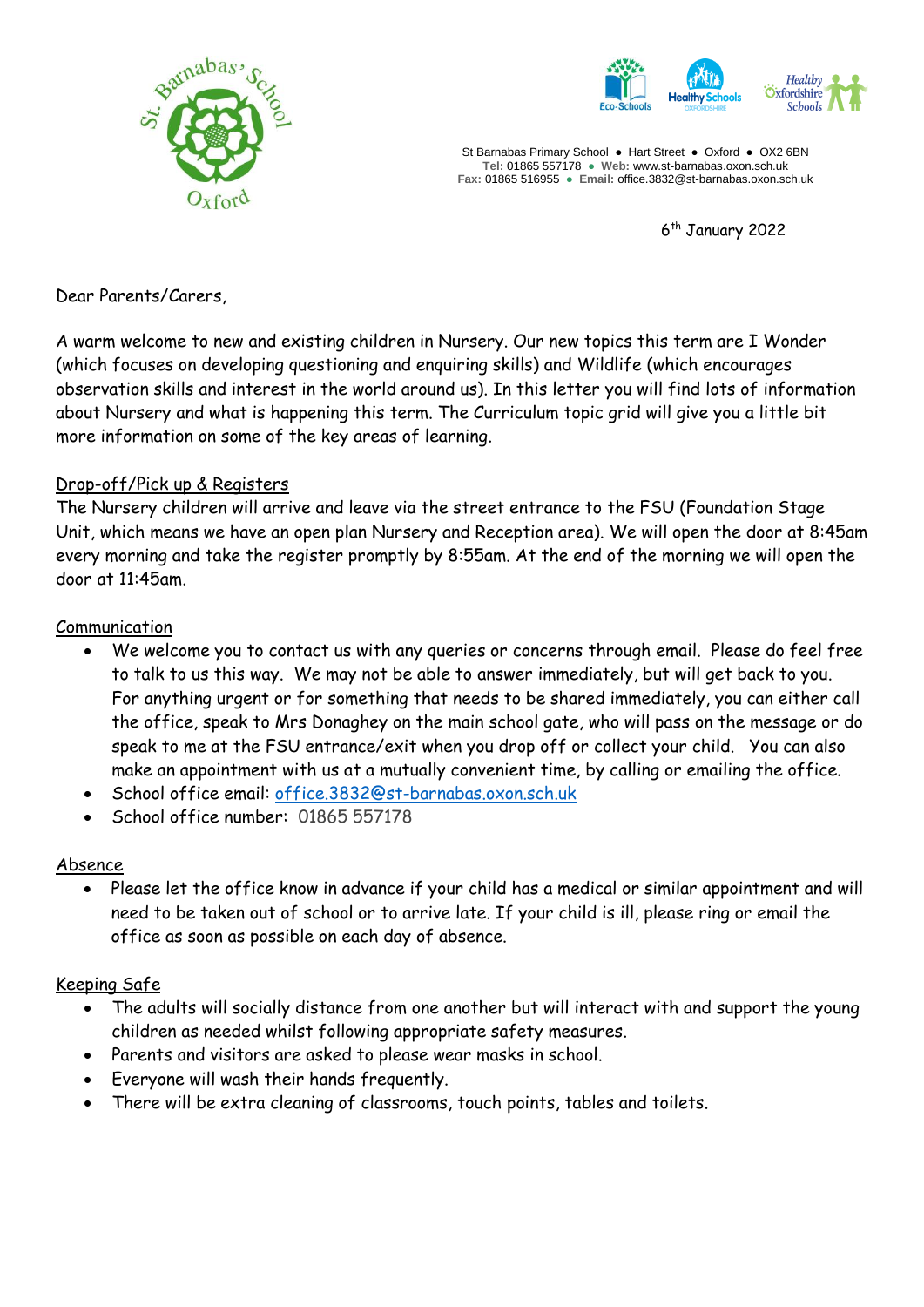### Equipment and clothing

- Children should come to school in clothes that are suitable for outside and messy activities every day. Please remember to name every item of clothing and make sure they come in clothes that you are happy for them to play in and get messy. We will be using our outdoor spaces as much as possible in all weathers, so layers of warm clothes are needed every day and can be left on their pegs if the children get too warm. Also, because we learn outside a waterproof coat (and ideally a splash suit or waterproof trousers) and wellie boots are essential during winter especially! If your child arrives to school wearing wellie boots do make sure they also have inside shoes with them so they can change footwear. Due to Covid we will continue to keep windows and doors open as much as possible for ventilation, so warm clothes are essential. **Please do make sure your child has gloves, a hat and a warm waterproof coat each day.**
- Young children often have little toileting accidents so we ask that you please provide a bag with a full change of clothes for your child each day. Please make sure all clothing is named and include a plastic bag so we can put their wet clothes in the plastic bag to go home.
- We encourage independence and self-help skills in Nursery so please help your child practise dressing and undressing at home independently. Please send them to Nursery in shoes that they can put on and take off on their own.

# Play based learning

Play Builds Brains hones language skills, deepens cognitive polishes social skills, and cha .<br>the brain's neural pathways

In our Nursery we follow the Government's Non-statutory curriculum which is called Birth To Five Matters. The best thing about the Birth To Five Matters curriculum is that it is all play based! Lots of research has shown that by letting children play with open-ended resources in engaging environments means they will learn. The role of staff is to support and encourage their play. We do have focused group times and adult led tasks however they are all play based. So, for example if we are learning about rhyme we might play Silly Soup which is a rhyming game where we add objects to a pan and imagine if it tastes yummy or disgusting! We spend the vast majority of our time in Nursery doing free choice time, where the children have the time and space to play. Our children can choose to play inside or outside, we understand the vital importance of outdoor play (learning) for young children, as such we are very excited that due to a very kind donation this year we plan to renovate our outdoor garden area. Playing enables children to learn new skills, practise and explore. It also gives the opportunity for children to express themselves and to find out who they are, what they are good at and to learn key life skills such as making friends.

# Personal, Social and Emotional

Is one of the Prime areas of learning in Early Years. We have a big focus on it in Nursery in order to get the children ready for school. We encourage children's turn taking, sharing and self-awareness through making friends and playing together. We understand that starting Nursery can be a huge step for some children but we are here to work with your child in their learning journey at Nursery. We hope they feel happy, safe, supported and confident during their time in Nursery.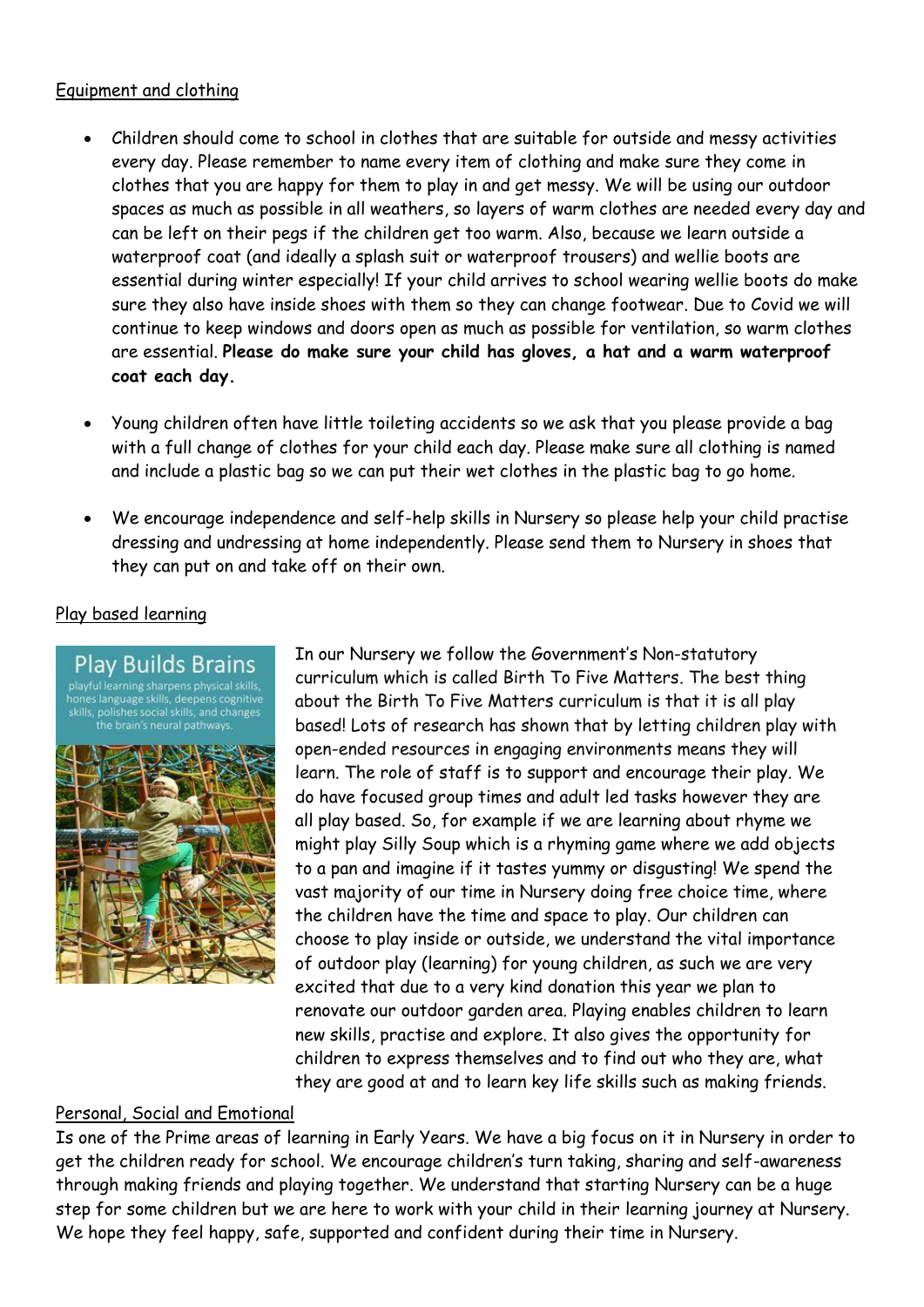### Maths

Alongside using Birth to Five Matters we use Big Maths which is a teaching approach that makes progress in maths easy and fun. It is used throughout school, it provides children with a fun and lively experience as they learn through jingles, songs, games and the BIG Maths characters. We will spend this term getting to know your child and their skills and knowledge. Our focus will be on basic maths skills like recognising amounts, counting one to one, reciting numbers aloud, sorting in different ways, creating sets of different amounts and exploring shapes.

### Communication and Literacy

Once we have assessed the children to understand their current knowledge and abilities we will begin Phase 1 Letters and Sounds Phonics. Which focuses on seven (environmental sounds, instrumental sounds, body percussion, rhythm & rhyme, alliteration, voice sounds and oral blending/segmenting) aspects of phonological awareness to get them ready for school next year. We teach Phase 1 Phonics through lots of games, stories and play.

# Reading

We encourage a love of books and reading in the class and will encourage the children to take books home to share with you. Every day the children can borrow one book from the class to take home and to return the next morning. We don't make a record of the titles borrowed but they are stamped with the school's name. We would encourage you to purchase a bookbag from the school office so that your child can bring and store the books safely. The bookbag should come to school every day and can be used for carrying home pictures etc. we do ask that parents encourage their children to look after school books and to handle them with care.

In Nursery we read stories every day to the children. We have a book corner so the children can access books independently too. Our main reading aim in Nursery is to foster a love of stories and reading so each child will become a lifelong reader.

Homework: In Nursery we do not set homework however we strongly encourage families to read stories each day especially at bedtime. Also, to encourage communication, social and emotional skills such as having conversations around the table at meal times and encouraging sharing by turn taking through play and games. We do have fun Fine Motor Challenge cards which you can borrow along with a book and take them home in your bookbag. We normally have a class teddy Barney Bear who goes home with a different child each week with his bag and journal. Sadly, though due to Covid Barney is having a rest this term we hope he will be able to continue his adventures soon.

# Staffing

I will teach the children every day. Mrs Tillotson (our Reception Teacher and Early Years Lead) and Mrs Aston (our EYFS Teaching Assistant) are also in the FSU and will work with the Nursery children. I have my non-contact (planning) time on a Thursday morning so that is when Nursery join Reception.

#### Water bottles

Please could every child bring a named plastic water bottle to school so they can have regular drinks during the day. Ideally these bottles need to be taken home every night for a wash! We will remind the children each day. Please name bottles so that their name is visible on the side of the bottle.

Thank you in advance for all your support.